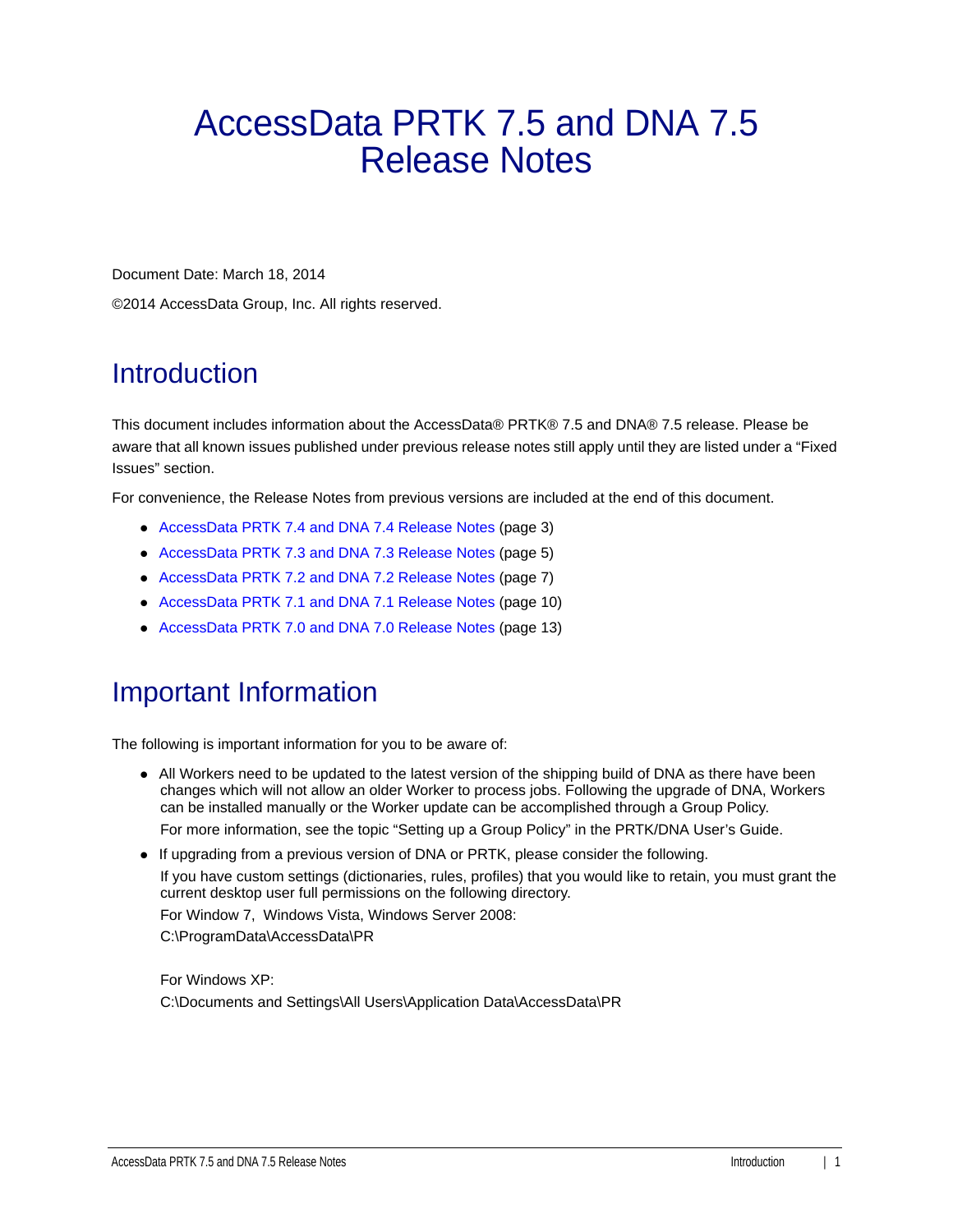# 7.5 Application Changes

The following items are new and improved features or feature enhancements for this release:

- When using the traditional encryption and the XZ compression algorithm, WinZip version 18 is now supported.
- The BestCrypt module now supports BCArchive when using SHA-512.

# 7.5 Fixed Issues

The following items are resolved issues in this release:

- You can now install PRTK to a drive other than C:\ without the program generating an error. (3503)
- PRTK and DNA now install and run correctly on 64-bit machines with a large amount of memory. Previously, PRTK and DNA displayed an error on startup and exited when installed in this scenario. (4333)
- The *Data Processing Status* window no longer displays an incorrect error message when a job has been deleted or completes without finding the password. Previously, the error: "The password has been recovered and your file is being decrypted" displayed in these scenarios. (3511)

# 7.5 Known Issues

The following items are the known issues in this release:

 $\bullet$  N/A

# Comments?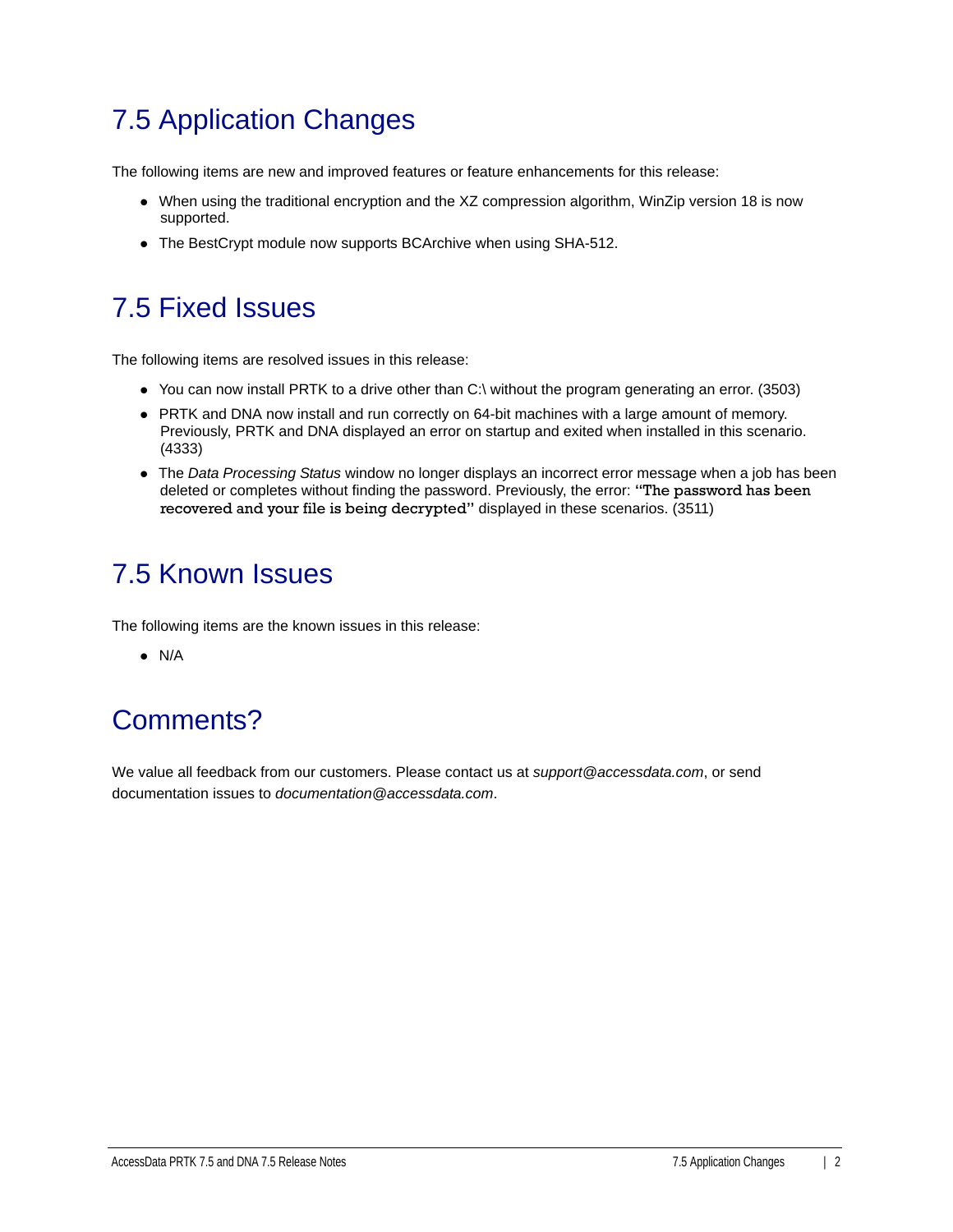# <span id="page-2-0"></span>AccessData PRTK 7.4 and DNA 7.4 Release Notes

Document Date: February 4, 2014

©2014 AccessData Group, Inc. All rights reserved.

# Introduction

This document includes information about the AccessData® PRTK® 7.4 and DNA® 7.4 release. Please be aware that all known issues published under previous release notes still apply until they are listed under a "Fixed Issues" section.

For convenience, the Release Notes from previous versions are included at the end of this document.

- [AccessData PRTK 7.3 and DNA 7.3 Release Notes \(page 5\)](#page-4-0)
- [AccessData PRTK 7.2 and DNA 7.2 Release Notes \(page 7\)](#page-6-0)
- [AccessData PRTK 7.1 and DNA 7.1 Release Notes \(page 10\)](#page-9-0)
- [AccessData PRTK 7.0 and DNA 7.0 Release Notes \(page 13\)](#page-12-0)

# Important Information

The following is important information for you to be aware of:

All Workers need to be updated to the latest version of the shipping build of DNA as there have been changes which will not allow an older Worker to process jobs. Following the upgrade of DNA, Workers can be installed manually or the Worker update can be accomplished through a Group Policy.

For more information, see the topic "Setting up a Group Policy" in the PRTK/DNA User's Guide.

- If upgrading from a previous version of DNA or PRTK, please consider the following. If you have custom settings (dictionaries, rules, profiles) that you would like to retain, you must grant the
	- current desktop user full permissions on the following directory.

For Window 7, Windows Vista, Windows Server 2008:

C:\ProgramData\AccessData\PR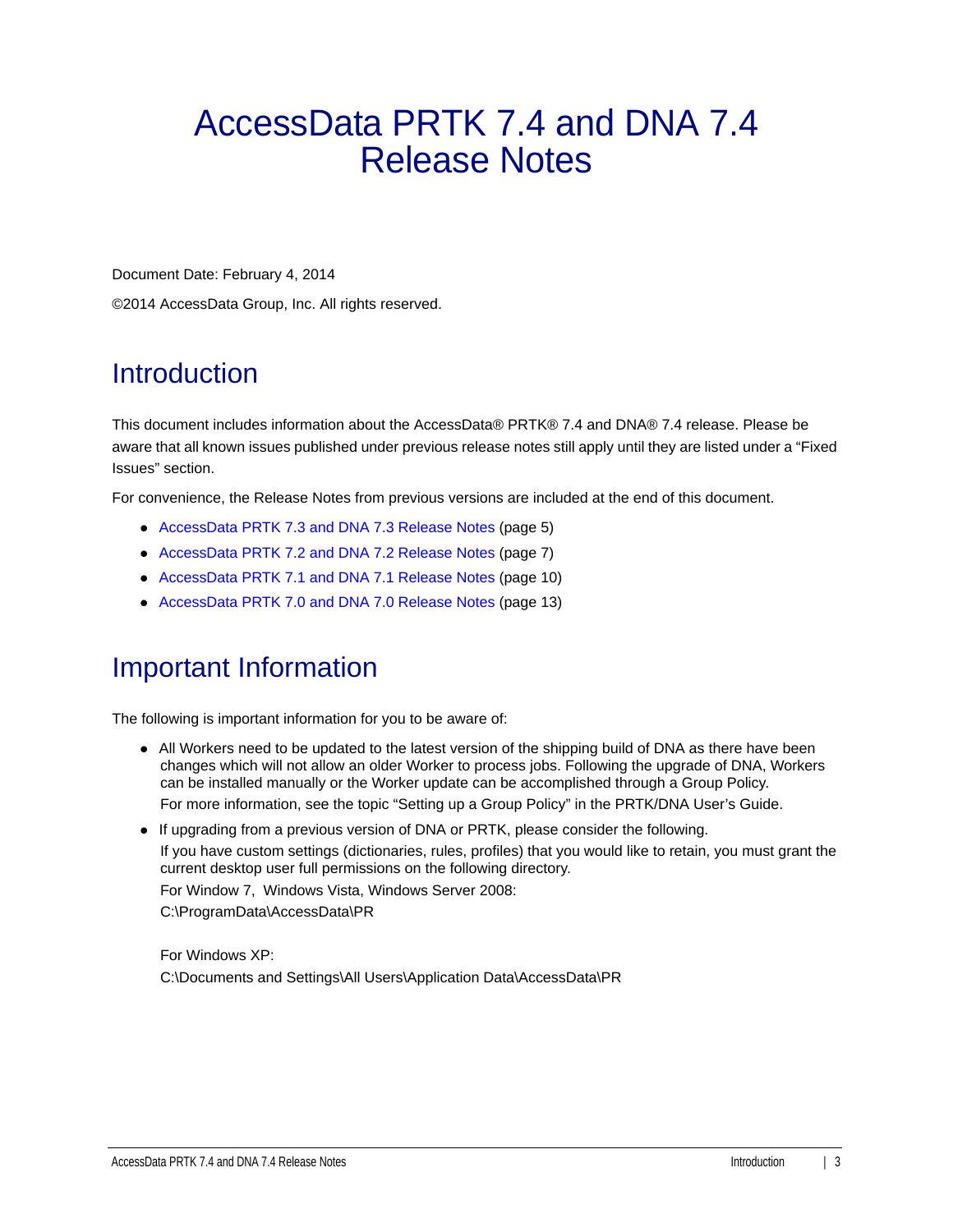# 7.4 Application Changes

The following items are new and improved features or feature enhancements for this release:

#### Supported Platforms

• Power PC is no longer supported for Mac Workers.

# 7.4 Fixed Issues

The following items are resolved issues in this release:

- When adding a job in DNA with the *Protected Registry* checkbox selected , IE 7 jobs are properly created. (34910)
- Puffer encrypted files will process on a 32-bit Mac worker. (34361)
- Password recovery jobs that were initated through the FTK Auto Decrypt, can be properly deleted through the PRTK interface. (34621)
- Jobs are added properly for MS Access system file password decryption. (36946)

# Comments?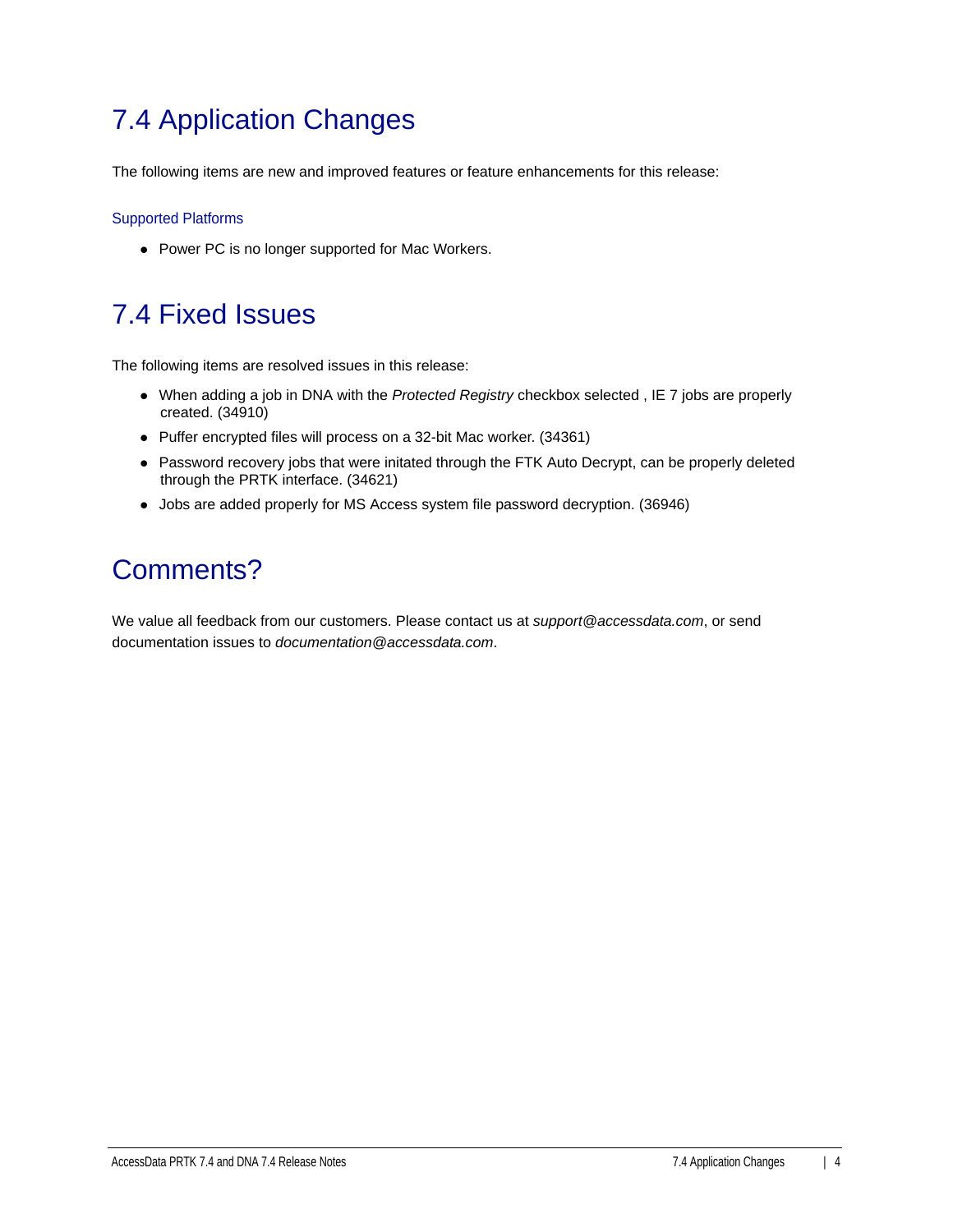# <span id="page-4-0"></span>AccessData PRTK 7.3 and DNA 7.3 Release Notes

Document Date: November 18, 2013

©2013 AccessData Group, Inc. All rights reserved.

# Introduction

This document includes information about the AccessData® PRTK® 7.3 and DNA® 7.3 release. Please be aware that all known issues published under previous release notes still apply until they are listed under a "Fixed Issues" section.

For convenience, the Release Notes from previous versions are included at the end of this document.

- [AccessData PRTK 7.2 and DNA 7.2 Release Notes \(page 7\)](#page-6-0)
- [AccessData PRTK 7.1 and DNA 7.1 Release Notes \(page 10\)](#page-9-0)
- [AccessData PRTK 7.0 and DNA 7.0 Release Notes \(page 13\)](#page-12-0)

# Important Information

The following is important information for you to be aware of:

- All Workers need to be updated to the latest version of the shipping build of DNA as there have been changes which will not allow an older Worker to process jobs. Following the upgrade of DNA, Workers can be installed manually or the Worker update can be accomplished through a Group Policy. For more information, see the topic "Setting up a Group Policy" in the PRTK/DNA User's Guide.
- If upgrading from a previous version of DNA or PRTK, please consider the following.

If you have custom settings (dictionaries, rules, profiles) that you would like to retain, you must grant the current desktop user full permissions on the following directory.

For Window 7, Windows Vista, Windows Server 2008:

C:\ProgramData\AccessData\PR

For Windows XP: C:\Documents and Settings\All Users\Application Data\AccessData\PR

# 7.3 Fixed Issues

The following items are resolved issues in this release:

• Fixed the issue that when using long dictionary filenames, the rules dialog displayed incorrectly. (32270)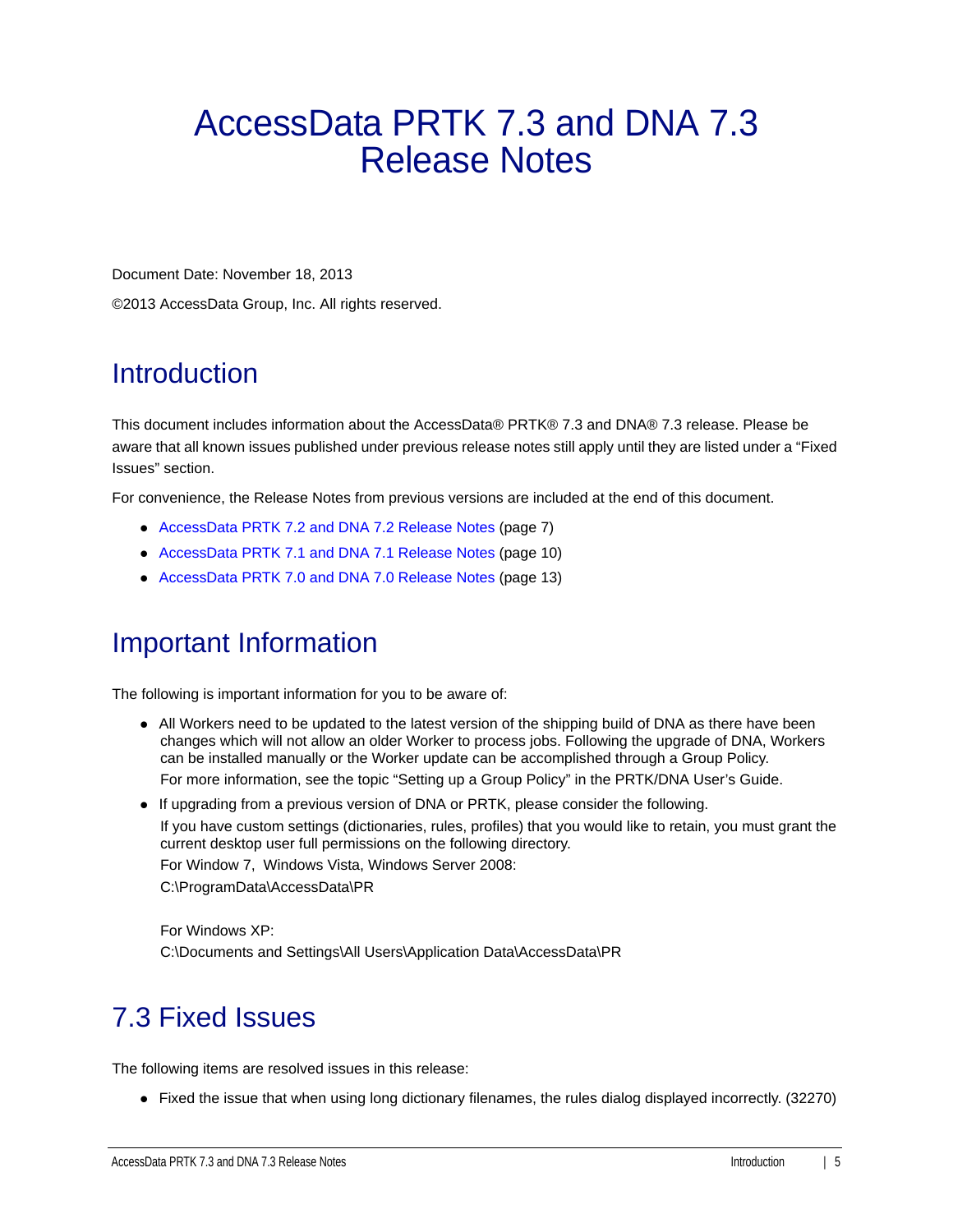- Fixed an issue where a PDF Owner Key attack would not start running after completion of the User Key job.
- Fixed the issue that caused Outlook.pst files to be mis-identified as a MaxCrypt2 file. (29865)
- Fixed the issue that when multiple Ghost files are added at the same time, the filenames are not displayed. (23483)
- Fixed the issue that could cause a Dictionary job to not complete if a Decryption job was specified for the same file. (18035)
- Fixed the issue that caused files that were encrypted with Private Encryptor to not be decrypted. (32099)
- Fixed the issue that prevented BCArchive jobs from running correctly. (33546)
- Fixed the issue that when using Distributed Network Attack (DNA), if more than one job is running, and if you delete one job and then re-add it, the job that was not deleted and re-added is placed in a queued status and you must manually pause and resume the job for it to continue. (26201)
- Fixed an issue that caused invalid characters to be written to the golden dictionary and produce the following error:

"An error occurred while creating job. Cause: java.io.IOException: GDF.openFile: Unable to parse XML GDF file! (31871)

# 7.3 Known Issues

- When both job types for an MS Project are dropped in simultaneously, at the point where the Write Reserve job begins to process, the Standard job stops processing even after the Write Reserve job completes or is removed from the system. (22016)
- If a profile includes a custom dictionary, and is run on Linux workers, it will cause the following error : 20130904 131823.771 E [InputStream.cpp:81]: BufferedInputStream.read failure ...(31083)

### Comments?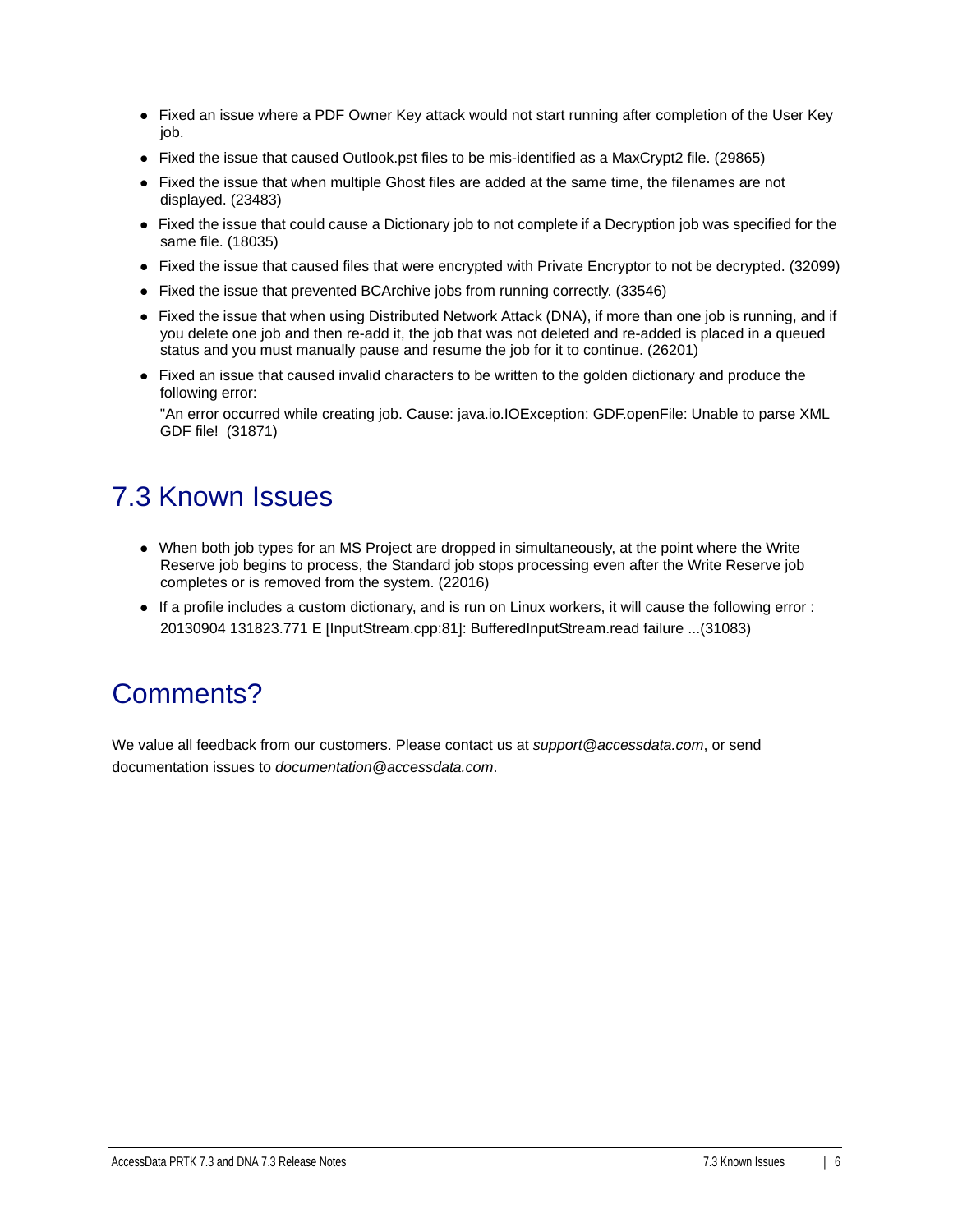# <span id="page-6-0"></span>AccessData PRTK 7.2 and DNA 7.2 Release Notes

Document Date: May 28, 2013

©2013 AccessData Group, Inc. All rights reserved.

# Introduction

This document includes information about the AccessData® PRTK 7.2 and DNA 7.2 release. Please be aware that all known issues published under previous release notes still apply until they are listed under a "Fixed Issues" section.

For convenience, the Release Notes from previous versions are included at the end of this document.

- [AccessData PRTK 7.1 and DNA 7.1 Release Notes \(page 10\)](#page-9-0)
- [AccessData PRTK 7.0 and DNA 7.0 Release Notes \(page 13\)](#page-12-0)

# Important Information

The following is important information for you to be aware of:

- All Workers need to be updated to the latest version of the shipping build of DNA as there have been changes which will not allow an older Worker to process jobs. Following the upgrade of DNA, Workers can be installed manually or the Worker update can be accomplished through a Group Policy. For more information, see the topic "Setting up a Group Policy" in the PRTK/DNA User's Guide.
- If upgrading from a previous version of DNA or PRTK, please consider the following. If you have custom settings (dictionaries, rules, profiles) that you would like to retain, you must grant the current desktop user full permissions on the following directory. For Window 7, Windows Vista, Windows Server 2008: C:\ProgramData\AccessData\PR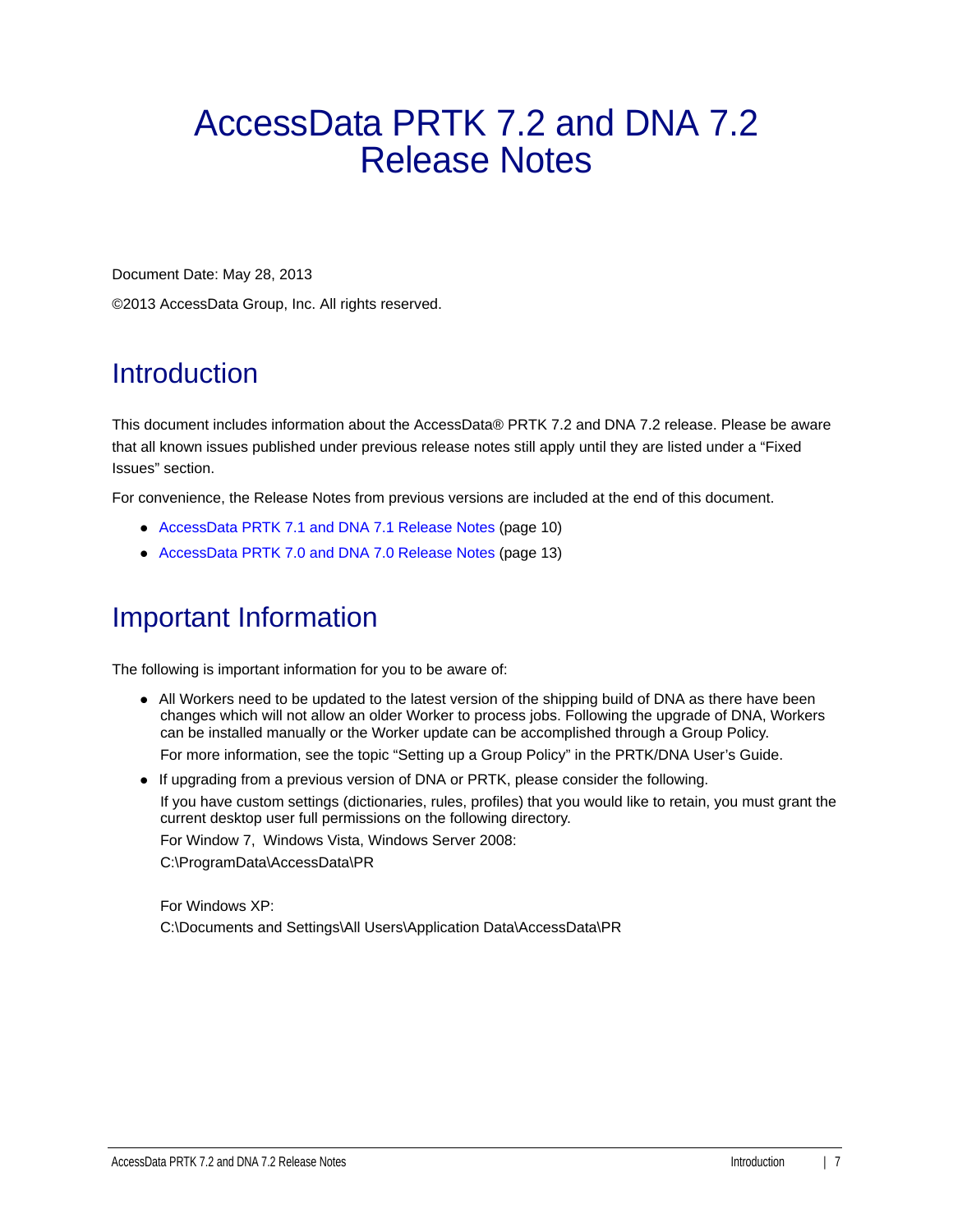### 7.2 New, Improved, and Enhanced

The following items are new and improved features or feature enhancements for this release:

#### Encryption support

- Support has been added for the following encryption products:
	- **Private Encryptor**
	- **B** Stuffit

#### GPU support

GPU support has been added for Microsoft Office 2013, Access 2013, OneNote 2013, and Project 2013

#### Product Integration

PRTK and DNA have been integrated with AccessData FTK 5.0 (as well as FTK Pro, Lab, and Enterprise). From the FTK Examiner interface, you can send files to PRTK or DNA for password recovery. For this integration, either PRTK or the DNA host must be installed on the same computer as the FTK Examiner.

#### Password Collection to Clipboard

• You can copy the recovered passwords from all of the completed jobs and place them in the Windows clipboard. This can be useful in generating a list of known passwords.

### 7.2 Fixed Issues

The following items are resolved issues in this release:

A check has been added to ensure that the Supervisor service is running when starting the DNA Supervisor. If the service is not running, the interface will give an error and will not continue to load. (22874)

### 7.2 Known Issues

The following items are known issues in this release:

If you install a worker as a GPU worker, then uninstall the GPU worker and re-install the worker as a non-GPU worker, GPU jobs will cause the worker to stop and restart in a loop.

Workaround: After uninstalling the GPU worker, and before re-installing the worker, manually delete the following directory:

C:\ProgramData\AccessData\PR (for Windows 7 and Vista)

C:\Documents and Settings\All Users\Application Data\AccessData\PR (for Windows XP)

For DNA jobs processed on Power PC based (MAC PPC and PS3) workers, Password Not Found may occur for Lotus Notes files and StuffIt files.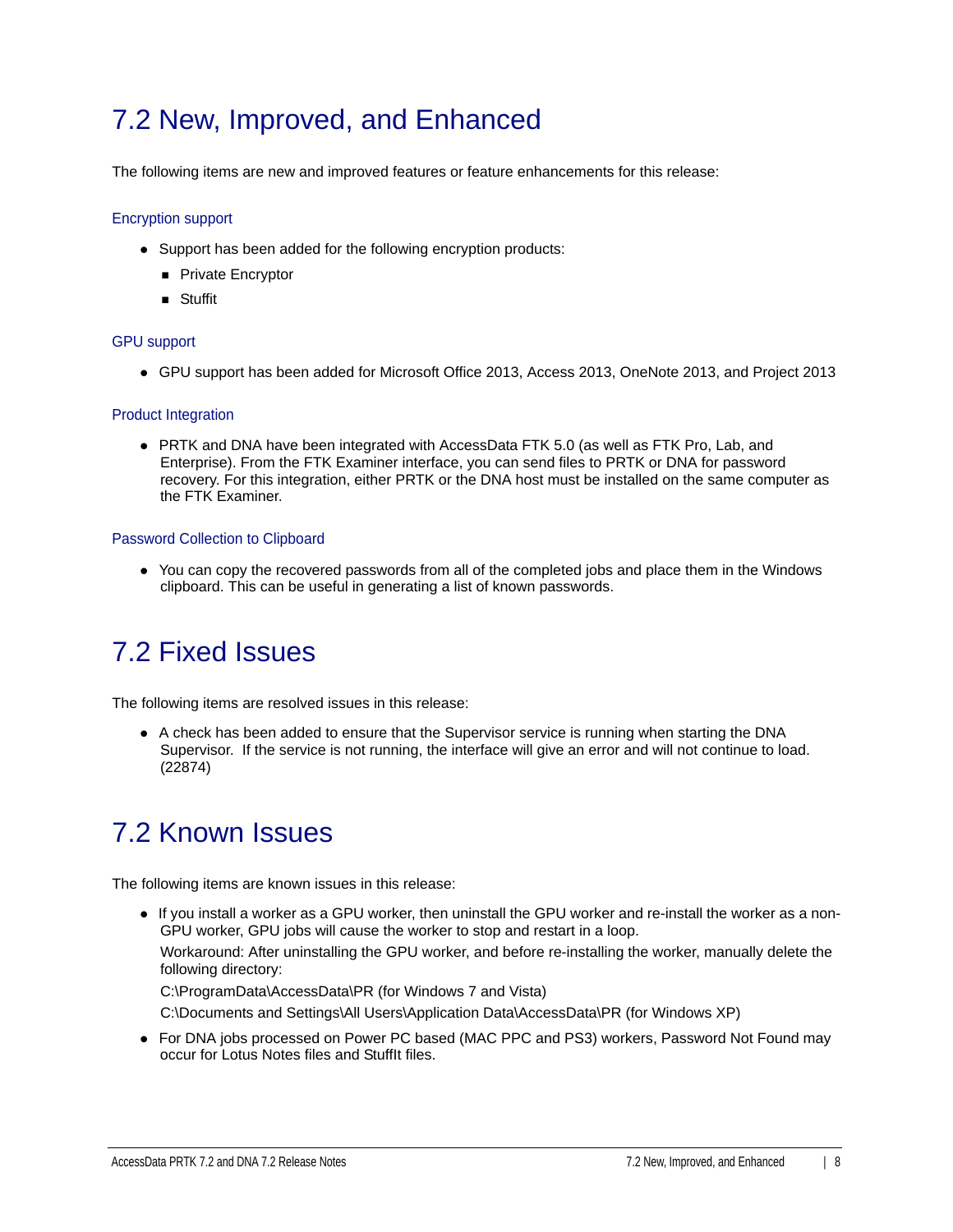# Comments?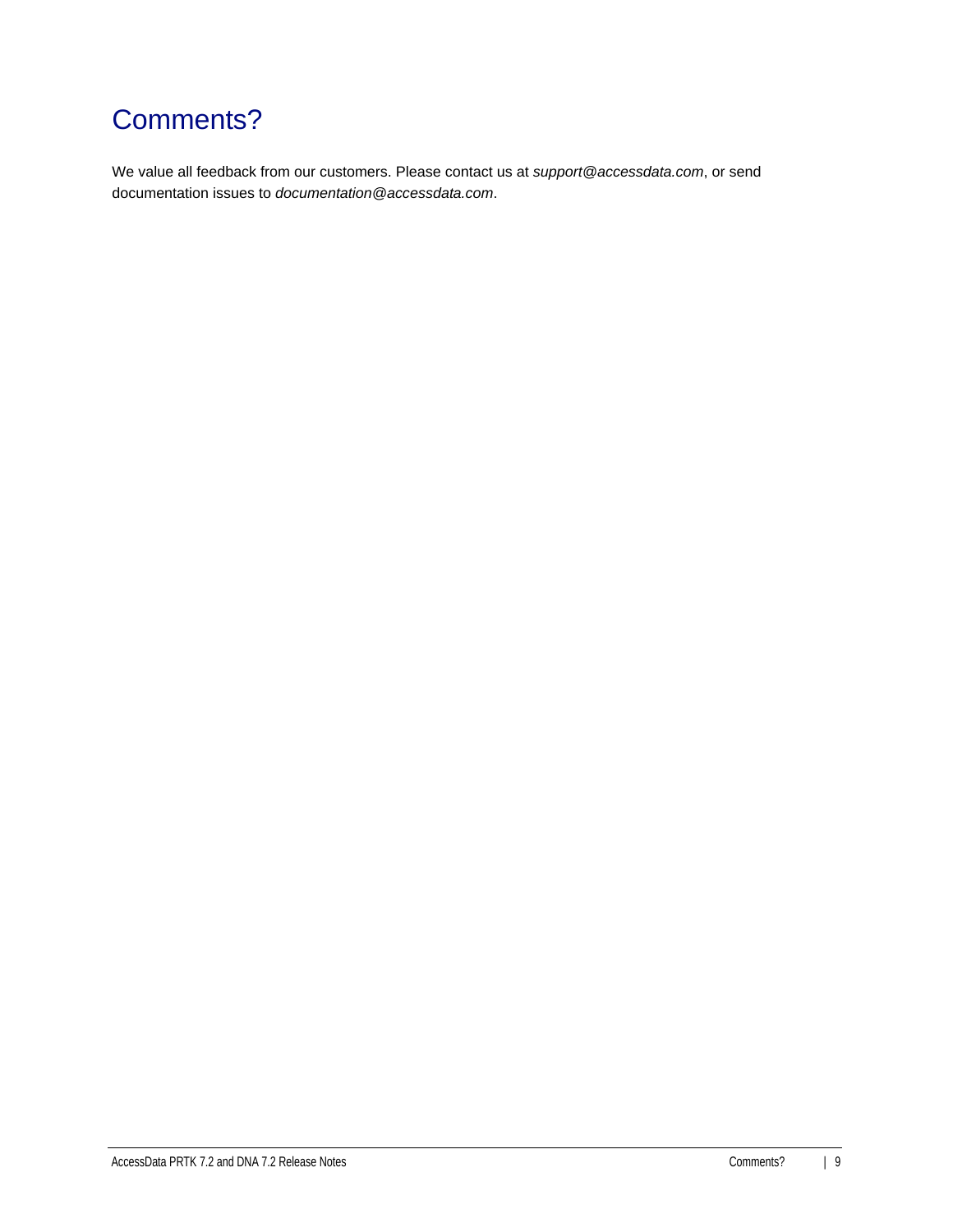# <span id="page-9-0"></span>AccessData PRTK 7.1 and DNA 7.1 Release Notes

Document Date: March 13, 2013

©2013 AccessData Group, LLC All rights reserved.

# **Introduction**

This document includes information about the AccessData® PRTK 7.1 and DNA 7.1 release. Please be aware that all known issues published under previous release notes still apply until they are listed under a "Fixed Issues" section.

For convenience, the Release Notes from previous versions are included at the end of this document.

[AccessData PRTK 7.0 and DNA 7.0 Release Notes \(page 13\)](#page-12-0)

### Important Information

The following is important information for you to be aware of:

- All Workers need to be updated to the latest version of the shipping build of DNA as there have been changes which will not allow an older Worker to process jobs. Following the upgrade of DNA, Workers can be installed manually or the Worker update can be accomplished through a Group Policy. For more information, see the topic "Setting up a Group Policy" in the PRTK/DNA User's Guide.
- If upgrading from a previous version of DNA or PRTK, please consider the following.

If you have custom settings (dictionaries, rules, profiles) that you would like to retain, you must grant the current desktop user full permissions on the following directory.

For Window 7, Windows Vista, Windows Server 2008:

C:\ProgramData\AccessData\PR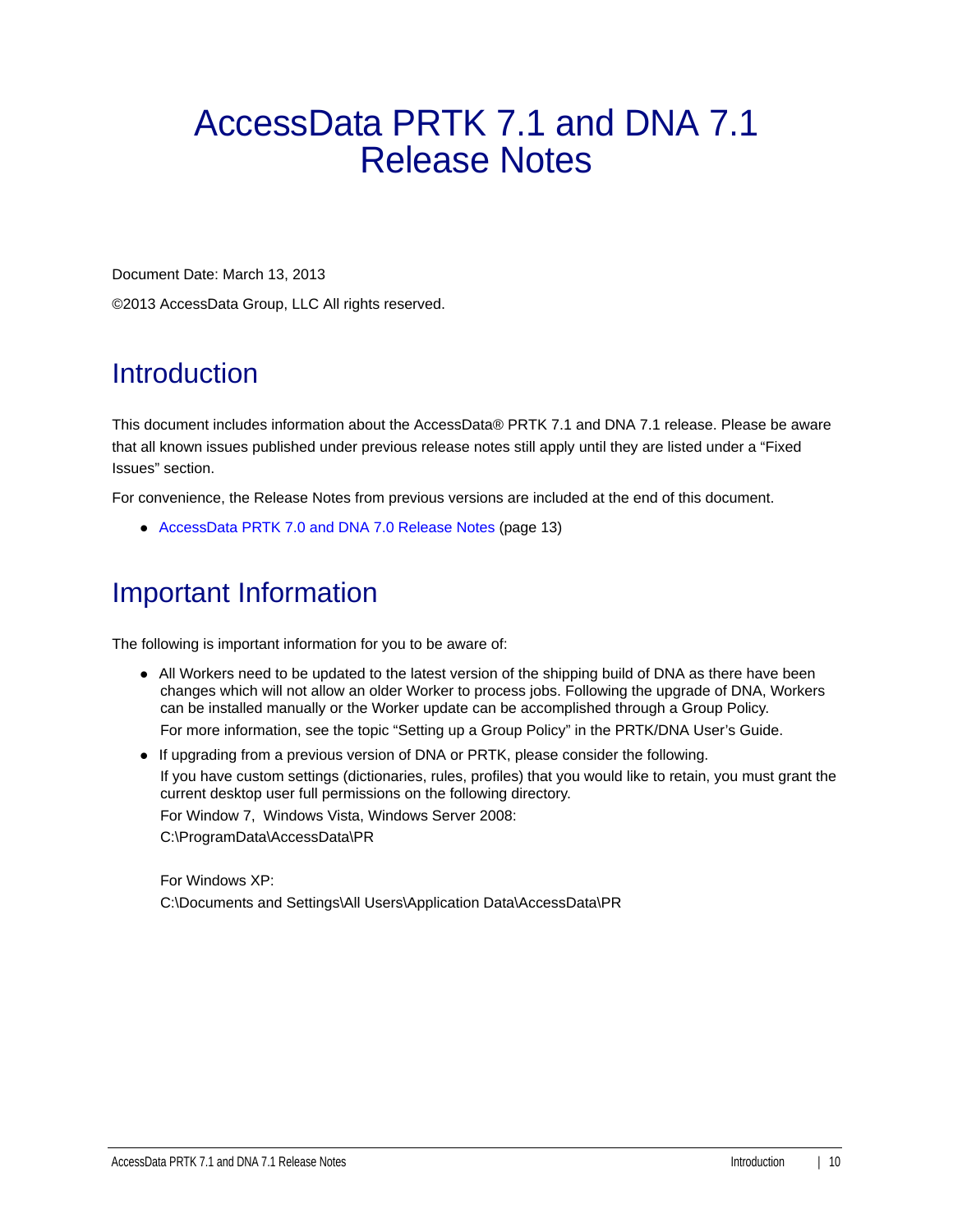### 7.1 New, Improved, and Enhanced

The following items are new and improved features or feature enhancements for this release:

#### Encryption support

• Internet Explorer 10 Intelliforms Internet Explorer 10 now puts its auto-complete (Intelliforms) data into Windows Vault, instead of the Registry.

PRTK/DNA now decrypts data from Windows Vault. (17194)

- BCArchive is now a supported application in the BestCrypt Module in a dictionary attack. (17043)
- Microsoft Office 2013 files are now supported:
	- Word
	- Excel
	- ◎ PowerPoint
	- ⊙ OneNote
	- Access
	- ⊙ Project

#### GPU support

- GPU support now includes the following job types: (16346, 17687)
	- Microsoft Access 2010
	- Microsoft OneNote 2010
	- Microsoft Project 2010

#### Supported Platforms

You can now install PRTK and DNA on Fedora 18 computers. (17269)

### 7.1 Fixed Issues

The following items are resolved issues in this release:

- Fixed an issue that caused DriveCrypt 4.6 files from being identified correctly. (17189)
- Fixed an issue with the decryption of Ashampoo Security Manager 99 files (16448)
- (DNA) Fixed an issue that caused a No Password Found message to pop up temporarily even when a password was located for a job and caused auto decryption and email notification features to fail. (9275)
- (DNA) Distribution of work between work groups has been improved. (14549)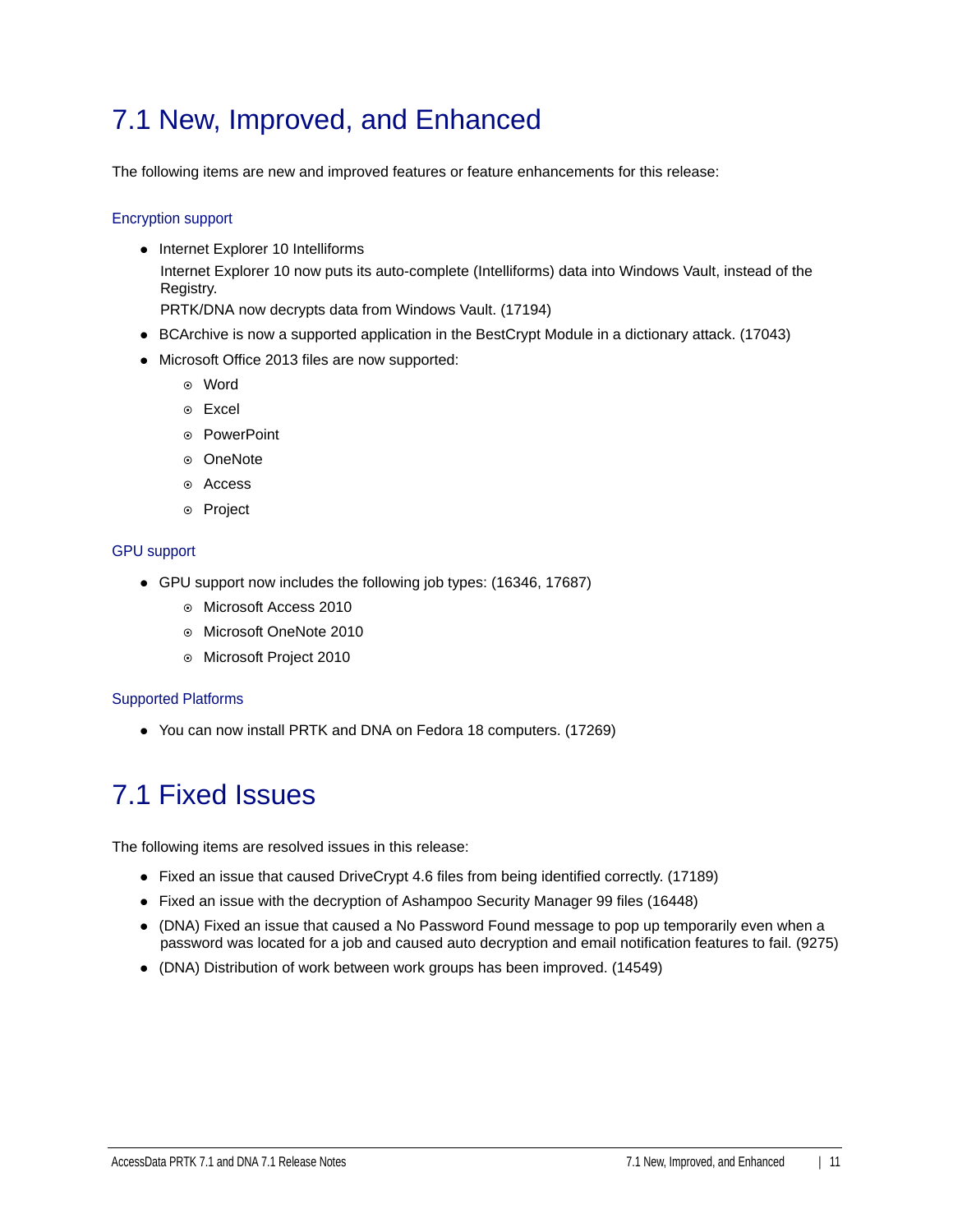# 7.1 Known Issues

The following items are known issues in this release:

- When processing large RAR files, you may experience problems with rules failing to process correctly. This can occur if you have workers that are not architecturally modern (PowerPC, Core Duo, etc.). Should you run into this issue, remove the lower power machines from the worker group that is processing the job. (14469,18374)
- If you restart a Mac Worker, it may not restart correctly and it may show that there are 0 processors available for the worker. If this happens, restart the worker a second time.

### Comments?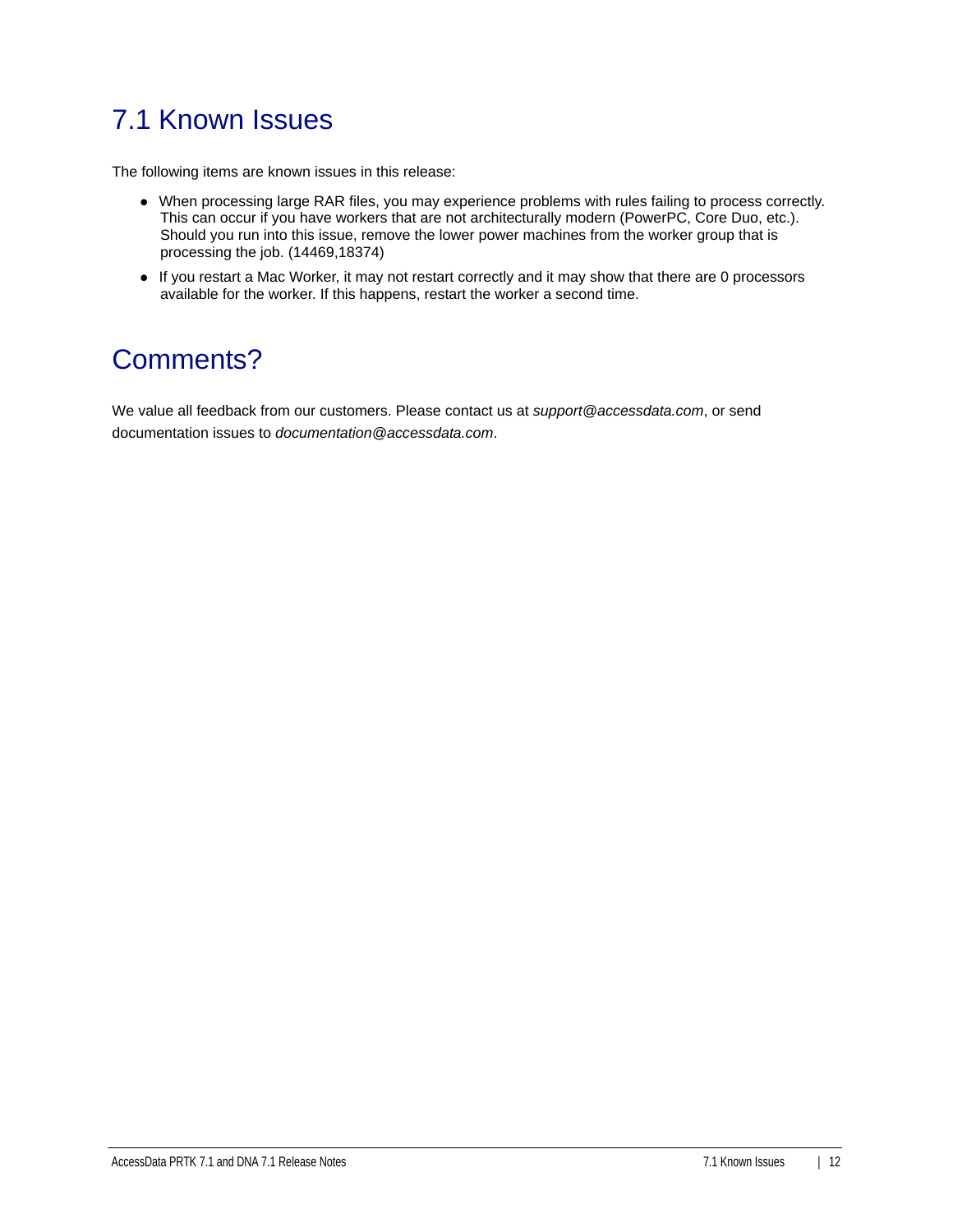# <span id="page-12-0"></span>AccessData PRTK 7.0 and DNA 7.0 Release Notes

Document Date: November 9, 2012

©2012 AccessData Group, LLC All rights reserved.

### **Introduction**

This document includes information about the AccessData® PRTK 7.0 and DNA 7.0 release. Please be aware that all known issues published under previous release notes still apply until they are listed under a "Fixed Issues" section.

# Important Information

The following is important information for you to be aware of:

- All Workers need to be updated to the latest version of the shipping build of DNA as there have been changes which will not allow an older Worker to process jobs. Following the upgrade of DNA, Workers can be installed manually or the Worker update can be accomplished through a Group Policy. For more information, see the topic "Setting up a Group Policy" in the PRTK/DNA User's Guide.
- If upgrading from a previous version of DNA or PRTK, please consider the following. If you have custom settings (dictionaries, rules, profiles) that you would like to retain, you must grant the current desktop user full permissions on the following directory. For Window 7, Windows Vista, Windows Server 2008:

C:\ProgramData\AccessData\PR

For Windows XP: C:\Documents and Settings\All Users\Application Data\AccessData\PR

### 7.0 New, Improved, and Enhanced

The following items are new and improved features or feature enhancements for this release:

GPU support -- In order to harness additional processing capabilities to increase performance for some jobs, you can now utilize a computer's graphics processing unit (GPU) as an additional processor.

GPU support is utilized for only the following job types:

- WinZip9 w/AES128 or AES256 encryption
- Office 2007 w/Password Encryption
- o Office 2010 w/Password Encryption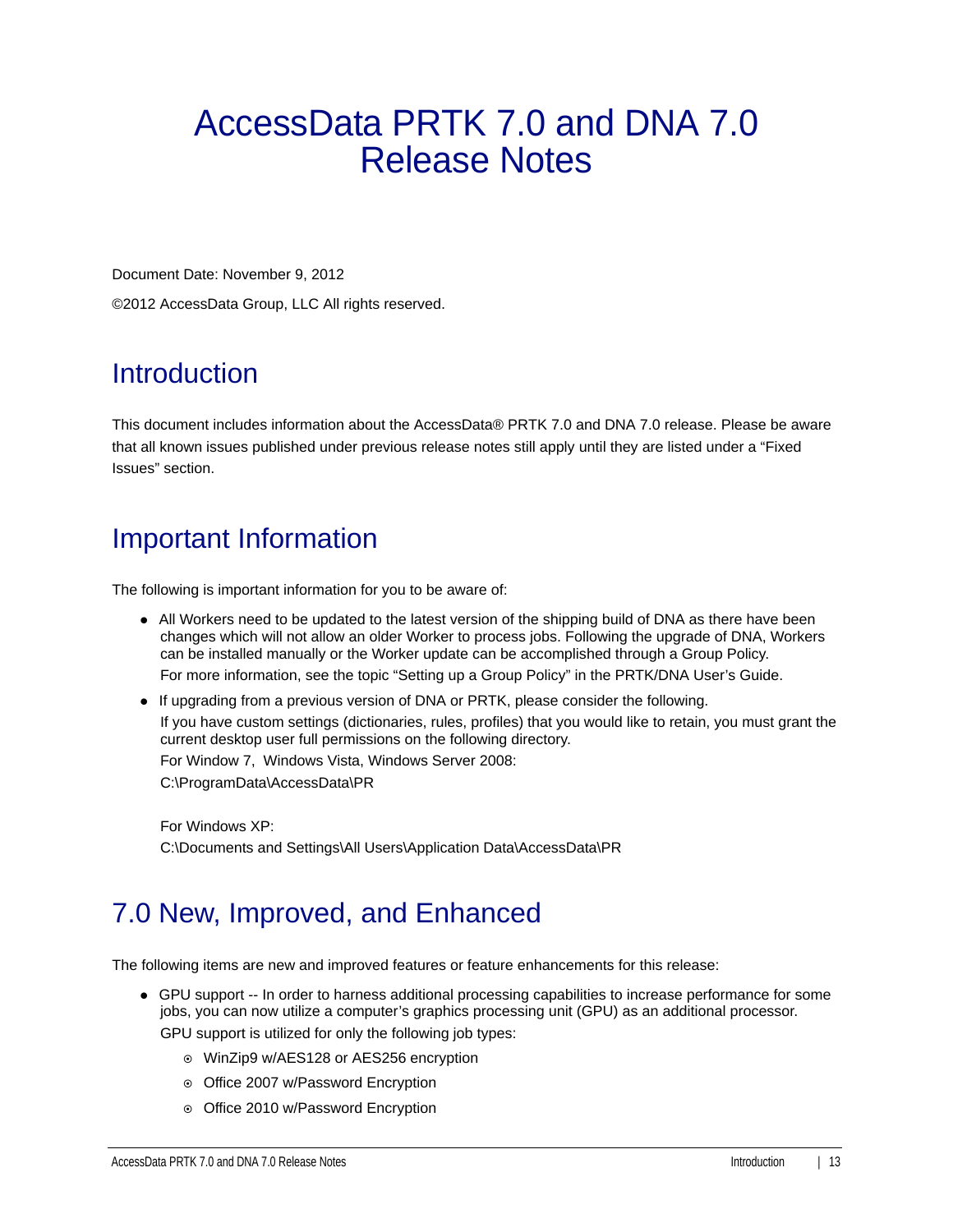For more information about supported rules, see the *AccessData Password Recovery Toolkit and Distributed Network Attack User Guide*.

GPU support is only available on computers running Microsoft Windows and that have GPUs with NVIDIA CUDA.

There is also a new GPU profile and also a TrustedGPU worker group that you can use for computers with supported GPUs.

- Support for the following decryption modules has been added: (57179)
	- ⊙ SafeBit
	- MyWinLocker
- Support for the following decryption modules has been enhanced: (67281)
	- $\circ$  KeyChain Password Module now supports Safari (Windows) password manager
	- MYOB Password Module now supports AccountRight 2011
	- Geli Password Module now supports Geli version 6 and Free BSD version 9
	- \*nix crypt Password Module now supports Blowfish (\$2y\$)
- (DNA) In order to optimize performance, changes have been made in how DNA workers manage hyperthreaded cores.
	- By default, Windows workers do *not* manage hyper-threaded cores. Instead, PRTK and DNA allow the Windows operating system to facilitate work assignments.
	- By default, Unix, Mac, and PS3 workers do manage hyper-threaded cores.

For all platforms, you can turn on or off the management of hyper-threaded cores on a given worker by editing the local worker.ini configuration file. (6698,6699,4306)

- (DNA) You can configure TCP/IP ports in the supervisor and worker INI files in order to avoid conflicts. (4544, 4129)
- (DNA) You can now manually configure the worker preferences of 'the amount of time a worker should work before notifying the supervisor' down to one minute instead of five. The default is still one minute. (7229)
- (DNA) The DNA worker for Macintosh has been updated. Mac OS 10.5 or newer is now required. (6689)
- (DNA) The installation of the DNA worker for Macintosh has been simplified. (6217)

### 7.0 Fixed Issues

The following items are resolved issues in this release:

- PRTK/DNA displays the file creation date in the job *Properties* pane. (6262)
- Fixes have been made to improve functionality in the Drop Folder feature.
- Fixed an issue that allowed a worker's Properties screen to be opened multiple times. (56937)
- Fixed an issue that allowed the Linux worker to start if it was already running. (57257)
- Fixed an issue that prevented the deletion of .xml files that are created from dictionaries through the dictionary utility/browser. (58574)
- Fixed an issue that caused a permutation generation to continue to generate files even after the dictionary utility was closed. (59824)
- Before processing dictionaries, the available disk space is now checked, and an error will be displayed if there is insufficient disk space. (60148)
- You can no longer install both the 32-bit and 64-bit versions of the application on the same computer. (65786)